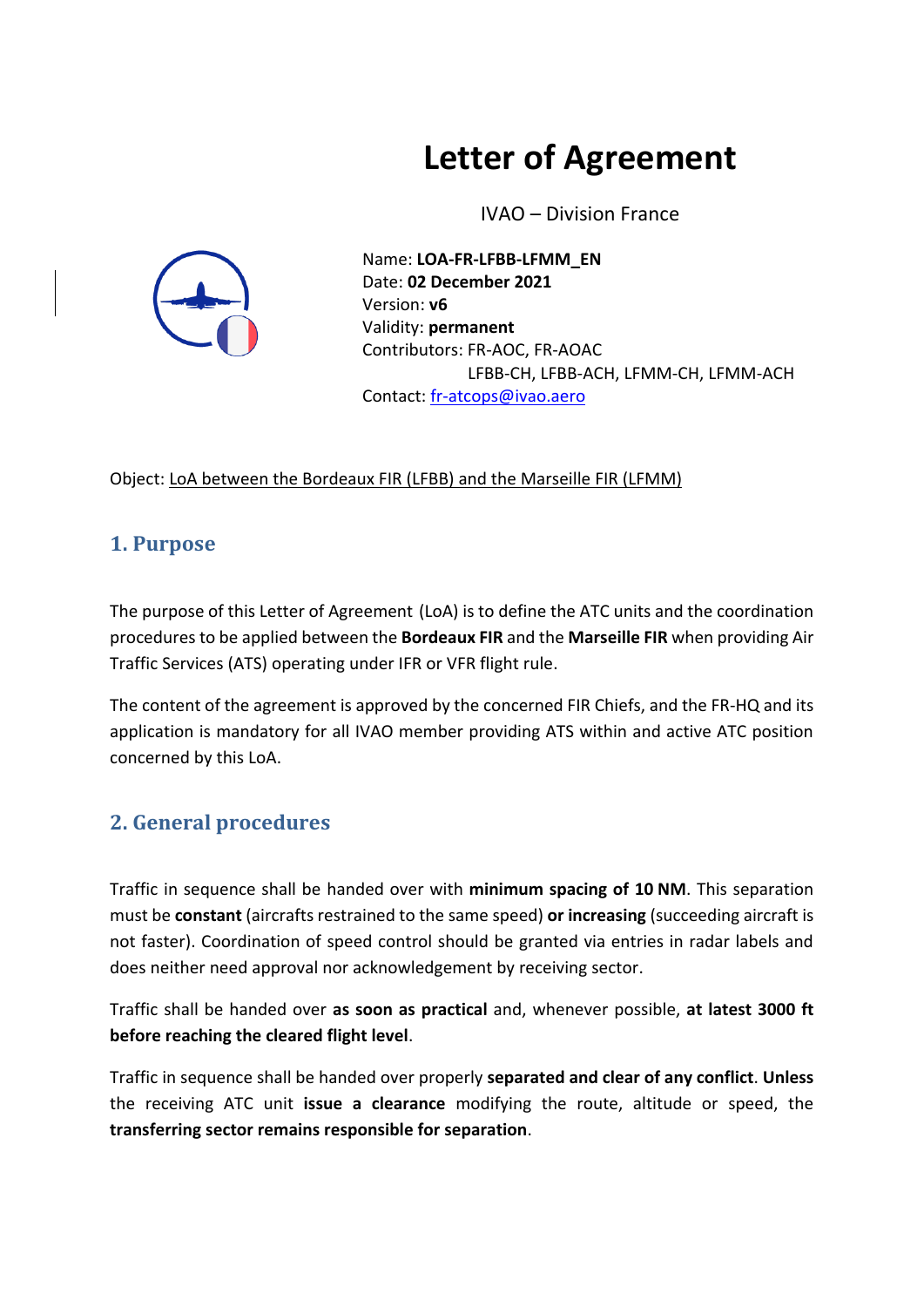## **3. ATC units description**

The ATC unit in charge of FIR and UIR airspaces under the responsibility of Bordeaux ACC is **Bordeaux Control** and consists in only one primary sector (LFBB CTR). This ATC unit may be split into two subsectors (LFBB\_CTR and LFBB\_U\_CTR). The lateral and vertical boundaries of the airspace under the responsibility of the ACC are indicated in the figure and table below.

The ATS unit in charge of FIR and UIR airspaces under the responsibility of Marseille ACC is *Marseille Control* and consists in two primary sectors (LFMM\_NW\_CTR and LFMM\_S\_CTR) that can never be grouped into one. These ATC units may be split into three subsectors (LFMM\_NW\_CTR, LFMM\_S\_CTR and LFMM\_U\_CTR). The lateral and vertical boundaries of the airspaces under the responsibility of the two CTR are indicated in the figure and table below.

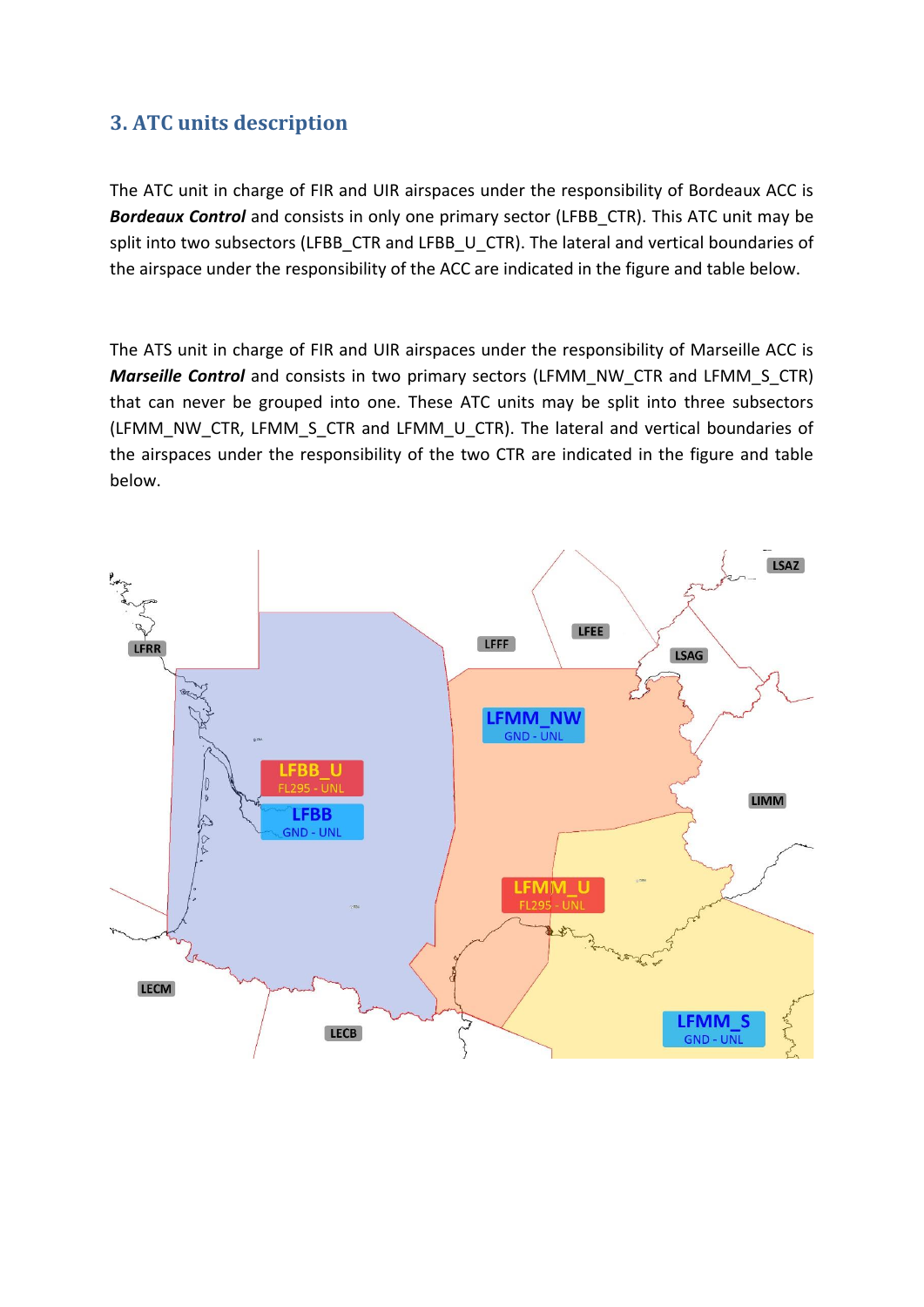The radio communication frequencies associated to the ACC positions are indicated below.

| <b>ATC Position</b>                   | <b>Callsign</b> | <b>Frequency</b> | <b>Remarks</b>   |  |
|---------------------------------------|-----------------|------------------|------------------|--|
| <b>Primary Sector</b>                 |                 |                  |                  |  |
| <b>Bordeaux Control</b>               | LFBB CTR        | 125.105          | <b>SFC-UNL</b>   |  |
| <b>Secondary Sectors</b>              |                 |                  |                  |  |
| <b>Bordeaux Control (Upper)</b>       | LFBB U CTR      | 127.675          | <b>FL295-UNL</b> |  |
| <b>Primary Sectors</b>                |                 |                  |                  |  |
| <b>Marseille Control (North-West)</b> | LFMM NW CTR     | 123.805          | SFC-UNL          |  |
| <b>Marseille Control (South)</b>      | LFMM S CTR      | 126.155          | <b>SFC-UNL</b>   |  |
| <b>Secondary Sector</b>               |                 |                  |                  |  |
| <b>Marseille Upper</b>                | LFMM U CTR      | 128.850          | <b>FL295-UNL</b> |  |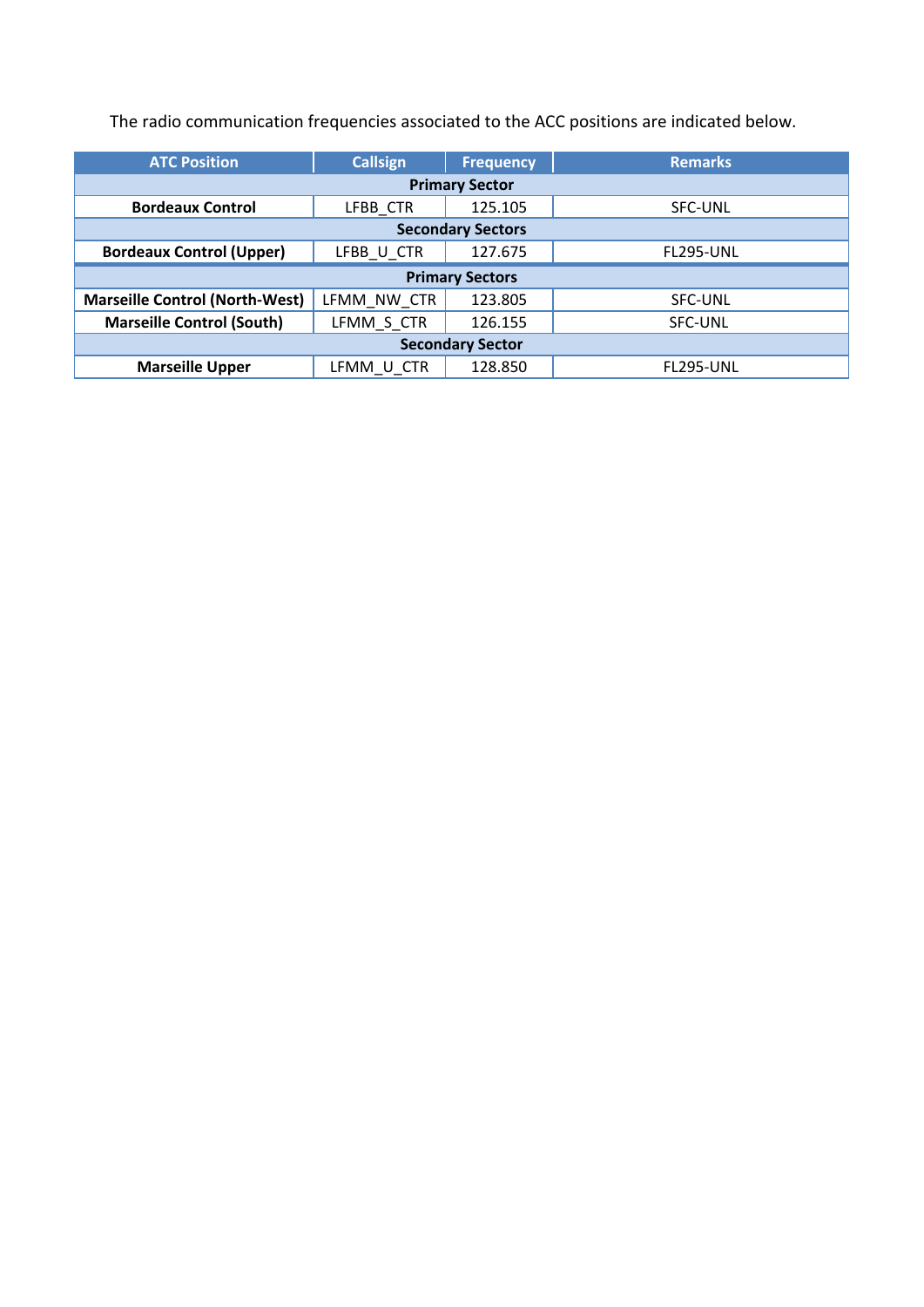# **4. Coordination procedures**

Coordination procedures between the ATC under the responsibility of the Bordeaux FIR and those under the responsibility of the Marseille FIR are defined as follows. They represent a general framework that does not replace the coordination between ATC. Any coordination procedure not mentioned in this LoA must be established on a case-by-case basis.

#### *4.1 En-route coordination*

Coordination procedures between Bordeaux ACC and Marseille North-West ACC are defined as follows.

| Route                   | <b>Transfer Point</b> | <b>Cleared DCT</b> | <b>Restrictions</b> |  |
|-------------------------|-----------------------|--------------------|---------------------|--|
| LFBB_CTR → LFMM_NW_CTR  |                       |                    |                     |  |
| G5<br>V14               | FIR Boundary          | <b>MEN</b>         |                     |  |
| <b>R17</b><br>G36       |                       | PPG                |                     |  |
| G39<br>G393             |                       | <b>AFRIC</b>       |                     |  |
| <b>R66</b>              |                       | <b>RIVEK</b>       |                     |  |
| T616<br>V <sub>21</sub> |                       | <b>MINPA</b>       |                     |  |
| V12                     |                       | <b>CFA</b>         |                     |  |
| V18<br>V13              |                       | <b>TIS</b>         |                     |  |
| <b>LFFRASW</b>          | FIR Boundary          | LABAL              |                     |  |
|                         |                       | <b>TIS</b>         |                     |  |
|                         |                       | LERGA              |                     |  |
|                         |                       | <b>NINUN</b>       |                     |  |
|                         |                       | <b>FJR</b>         |                     |  |
|                         |                       | YACIM              |                     |  |
|                         |                       | PPG                |                     |  |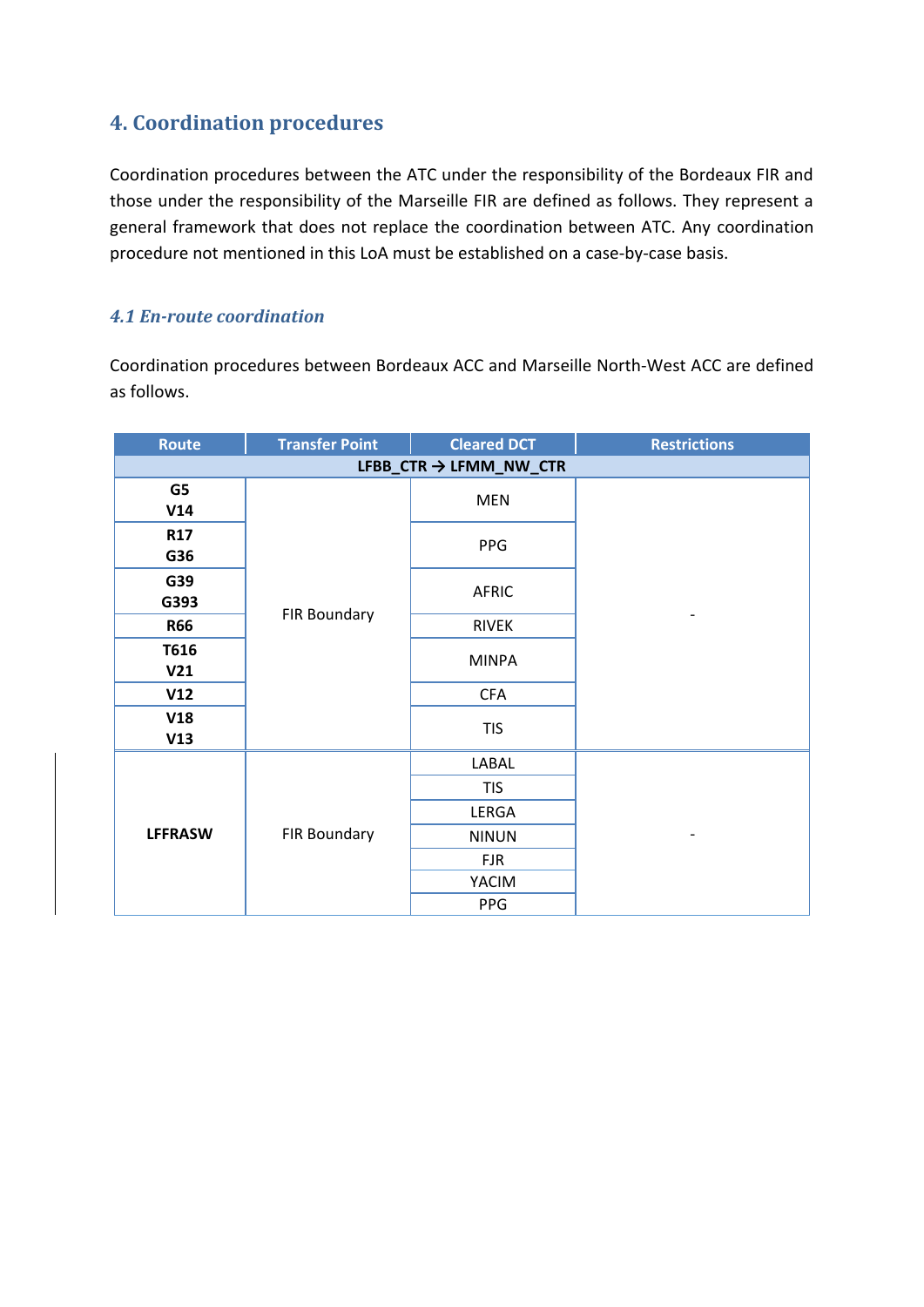| Route                              | <b>Transfer Point</b> | <b>Cleared DCT</b> | <b>Restrictions</b> |
|------------------------------------|-----------------------|--------------------|---------------------|
| LFMM_NW_CTR $\rightarrow$ LFBB_CTR |                       |                    |                     |
| G39                                |                       | AMOLO              |                     |
| G393                               | FIR Boundary          | <b>AFRIC</b>       |                     |
| G5                                 |                       | <b>ESPAL</b>       |                     |
| G36                                |                       | <b>ORBIL</b>       |                     |
| R17                                |                       | <b>MORIL</b>       |                     |
| <b>R66</b>                         |                       | <b>RISUN</b>       |                     |
| T616                               |                       | <b>XUPAL</b>       |                     |
| V14                                |                       | <b>TAKAT</b>       |                     |
| V12                                |                       | SOMTI              |                     |
| V <sub>21</sub>                    |                       | <b>TAKAT</b>       |                     |
| V13                                |                       | <b>GERVA</b>       |                     |
| V18                                |                       | <b>RISUN</b>       |                     |
| <b>UM616</b>                       |                       |                    |                     |
| <b>UN869</b>                       |                       |                    |                     |
| <b>UY305</b>                       |                       | LERGA              |                     |
| <b>UT183</b>                       | FIR Boundary          |                    |                     |
| <b>UP860</b>                       |                       | <b>TIS</b>         |                     |
| <b>UT21</b>                        |                       | YACIM              |                     |
| <b>UY25</b>                        |                       | <b>FJR</b>         |                     |
| <b>UM731</b>                       |                       |                    |                     |
| <b>UL127</b>                       |                       |                    |                     |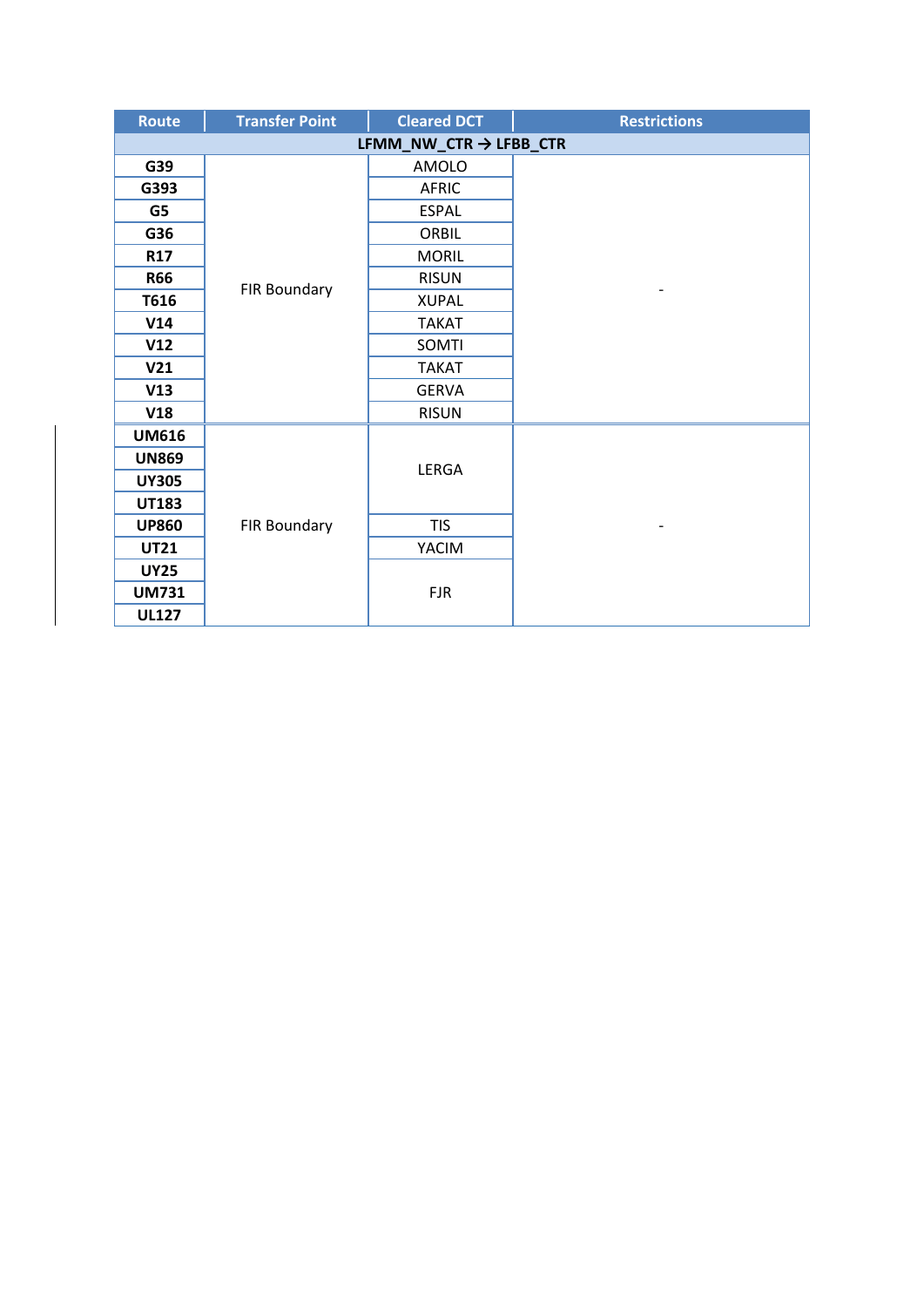# *4.2 Coordination of departures and arrivals*

Coordination procedures for the departure/arrival traffic management are defined as follows:

| <b>FIS</b>                           | <b>SID/STAR</b>                                       | <b>Coordination procedures</b>                                | <b>Remarks</b>                                                                                                              |  |
|--------------------------------------|-------------------------------------------------------|---------------------------------------------------------------|-----------------------------------------------------------------------------------------------------------------------------|--|
| Departures (LFBB $\rightarrow$ LFMM) |                                                       |                                                               |                                                                                                                             |  |
| <b>LFCI</b><br><b>LFCK</b>           | <b>AFRIC</b>                                          | LFBO_APP $\rightarrow$ LFMM_NW_CTR (DCT AFRIC FL140 max)      |                                                                                                                             |  |
| <b>LFMK</b>                          | <b>FJR</b><br><b>ZR</b><br><b>PPG</b>                 | LFBO APP $\rightarrow$ LFMM NW CTR (DCT FJR/ZR/PPG FL120 max) |                                                                                                                             |  |
|                                      |                                                       | Arrivals (LFBB $\rightarrow$ LFMM)                            |                                                                                                                             |  |
| <b>LFLC</b>                          | <b>GERVA</b><br><b>RISUN</b><br><b>MINPA</b><br>SOMTI | LFBB_CTR $\rightarrow$ LFLC_APP (descending FL150 max)        |                                                                                                                             |  |
| <b>LFCR</b>                          | <b>AULON</b><br><b>BISBI</b><br><b>ESISI</b><br>GAI   | LFBB CTR $\rightarrow$ LFLC APP (descending FL150 max)        | Whenever Clermont Approach<br>is not active, Bordeaux Control<br>will transfer trafics to<br>Marseille Control              |  |
| <b>LFLL</b>                          | ARSOM<br><b>CFA</b><br><b>LABAL</b><br><b>TIS</b>     | LFBB CTR $\rightarrow$ LFMM NW CTR (descending FL190 max)     | Whenever Marseille Control is<br>not active, Bordeaux Control<br>will transfer trafics to Lyon<br>Approach descending FL190 |  |
| <b>LFMP</b>                          | <b>KELAM</b><br>ORBIL                                 | LFBB_CTR $\rightarrow$ LFMT_APP (descending FL150 max)        |                                                                                                                             |  |
| <b>LFMT</b>                          | <b>MEN</b><br><b>BRUSC</b><br>KELAM                   | LFBB CTR $\rightarrow$ LFMT APP (descending FL150 max)        |                                                                                                                             |  |

# *Bordeaux towards Marseille*